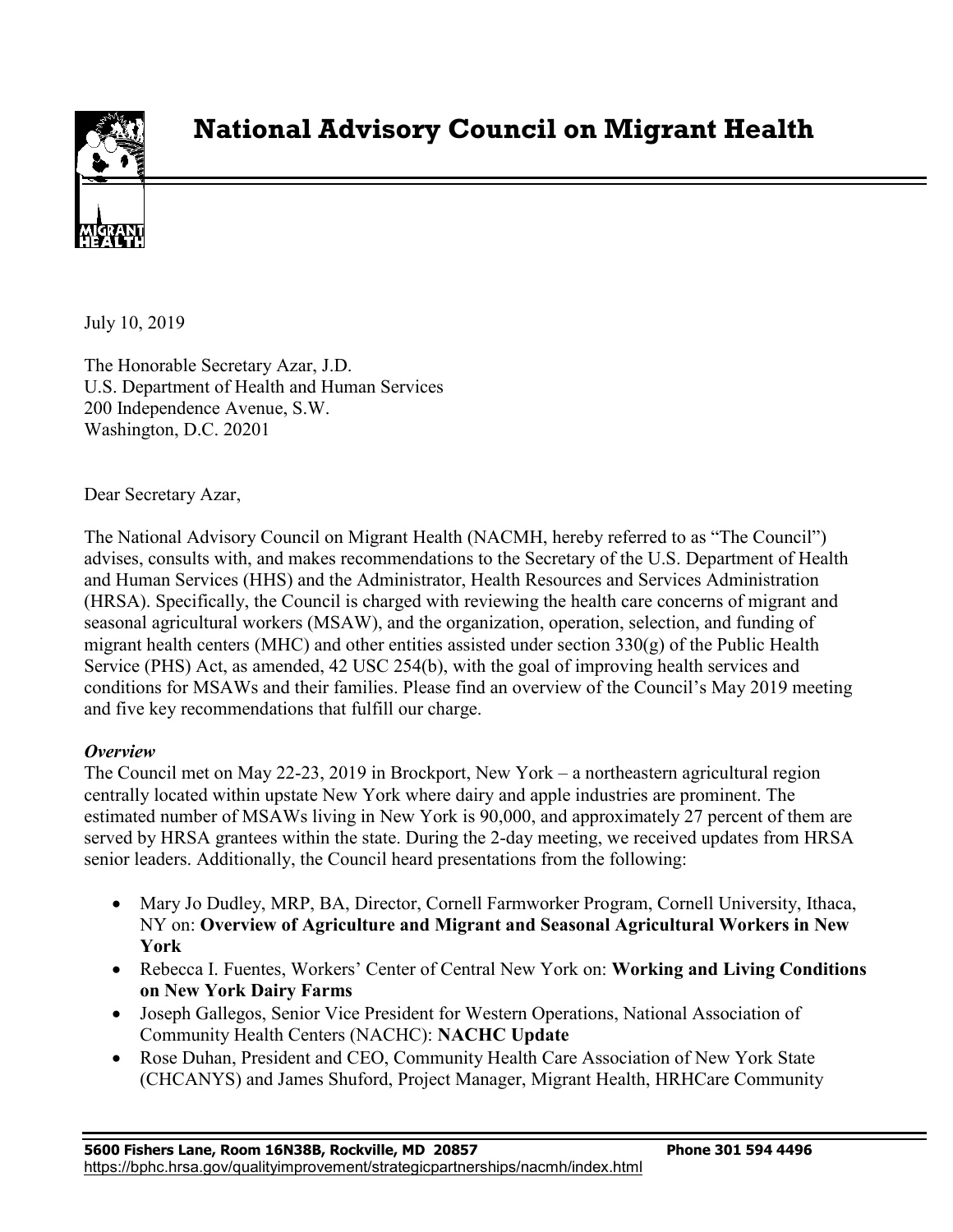Health NY on: **Overview of New York State Farmworker Health and the New York Farmworker Health Workgroup**

- Dr. Anthony Mendicino, Jr, DDS, Director of Dental services, Finger Lakes Community Health Center, NY and Dr. Rachel Nozzi, Chief Dental Officer, Oak Orchard Health, Brockport, NY on: **Migrant and Seasonal Agricultural Worker Oral Health Needs and Best Practices**
- Cheryl Seymour, MD, Medical Director at Maine Migrant Health Program, Augusta ME on: **Migrant and Seasonal Agricultural Worker Geriatric Care Needs.**

The Council also heard testimonies from eleven (11) MSAWs from upstate New York and Newark, New Jersey, as well as two (2) community health workers (CHWs) who provide services to MSAWs in the upstate New York region. The testimonies provided vivid accounts of conditions that impact MSAW health, including:

Labor

- Harsh labor conditions on dairy farms (long hours, pesticide exposure, no access to clean drinking water, no designated place to eat during breaks);
- Sub-standard housing (housing provided by employers);
- Challenges with insufficient oversight to implementation of occupational safety standards, especially on small farms;

Substance use

• Heavy use of painkillers for back and shoulder pain; the potential for addiction is a concern of the Council.

Aging

- Aging MSAWs experience a high incidence of chronic disease. It was unclear if chronic disease issues are caused or exacerbated by consistent lack of access to regular primary care.
- Additional issues included inadequate timely care of illnesses (delayed appointments), lack of geriatric care and enabling services. All of these resulted in poor transitions in care for aging farmworkers.

Behavioral Health

• Unrecognized and unmet behavioral health needs largely resulting from the trauma of migration, navigating a new community and the cultural stigma associated with seeking care for mental health issues, have a significant negative impact. Farmworkers also expressed concerns regarding insufficient social outlets. The Council is particularly concerned regarding a consistent lack of awareness of the availability of behavioral health services among MSAWs who testified; as proper behavioral treatment can mitigate work-related and other stressors.

Oral Health

• Pressing need for oral health services for children and adults including: (1) lack of awareness regarding links between chronic diseases such as cardiovascular illness and oral health; (2) fear of oral health procedures (i.e., pain) that impacts MSAWs willingness to use oral health services, and (3) high cost of dental insurance, which all too often results in MSAWs being uninsured and subsequently not seeking treatment.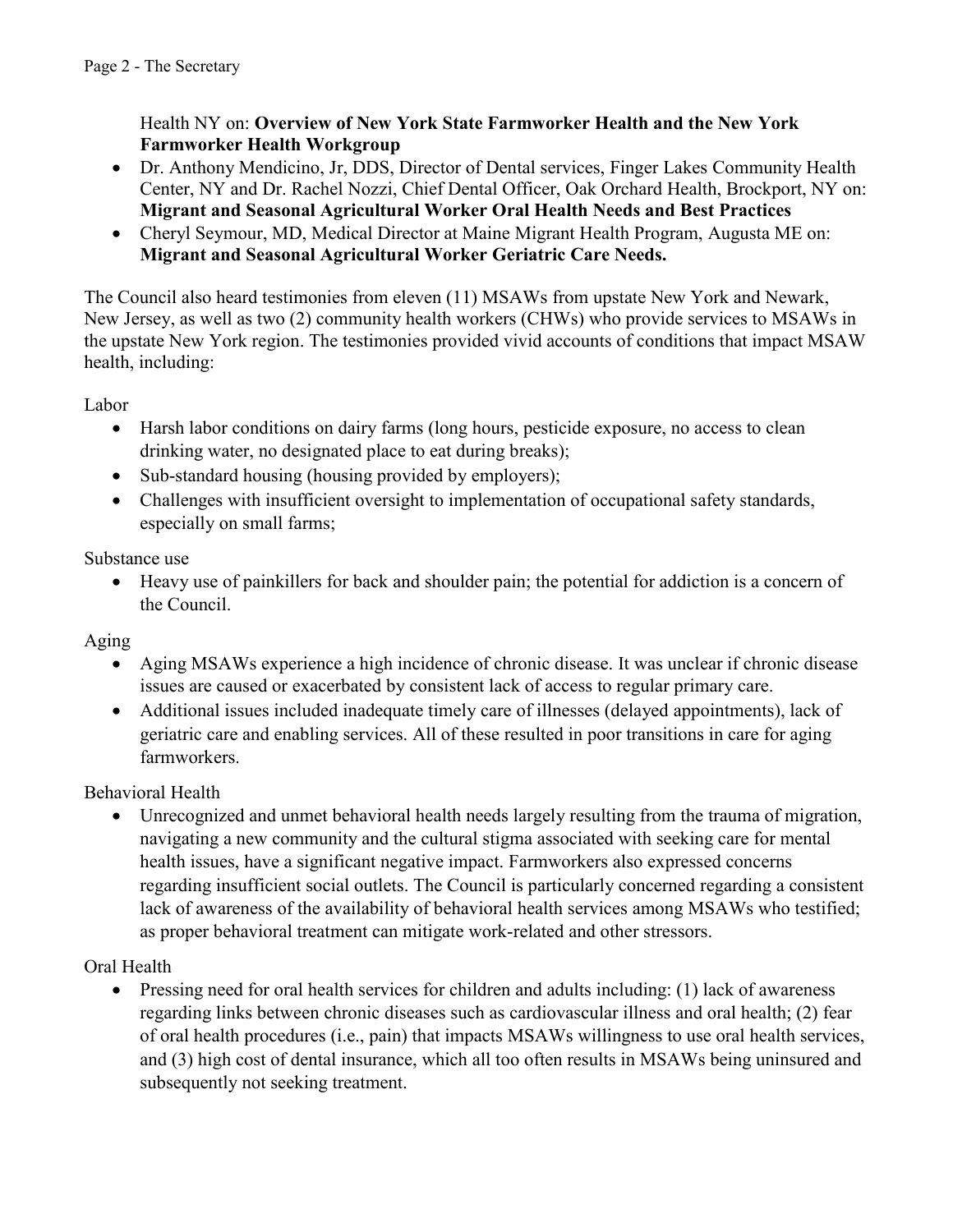## Access to Care

• Challenges with accessing healthcare services, including: (1) insufficient information on healthcare insurance options for MSAWs and H2A workers; (2) lack of transportation to MHCs (3) long and impractical waiting times for appointments; (4) excessive and unrealistic out-ofpocket costs for medical treatment; (5) perceived discrimination from MHC staff when seeking health care; (6) lack of awareness of available resources and services at MHCs; (7) limited access to medically necessary specialty care; (8) lack of understanding of the importance of an annual physical exam; and (9) lack of interpreters at MHCs and hospitals.

Additionally, the Council also received public comment from Mary Zelazny, CEO of Finger Lakes Community Health (FLCH), on important challenges faced by FLCH. Her challenges are as follows:

- Concerns for the safety of FLCH Community Health Workers (CHW) who visit homes or housing located at worksites, largely because they are threatened by crew leaders.
- Children between the ages of 15-18 presenting as patients at FLCH with non-family members or distant relatives.
- Farmworkers being fearful of leaving farms to handle personal care needs. Ms. Zelazny reported that such fear could lead to virtual slavery for many of the agricultural workers who are afraid to "rock the boat" in fear of losing their jobs.

## *Recommendations*

In context of the evidence and testimonies heard, and in accordance with the charge given to the Council, we submit the following recommendations for your consideration:

# **Recommendation I**

## **The Council recommends that the Secretary ensure that HRSA Bureau of Primary Health Care (BPHC) fully integrate and adopt culturally-informed Trauma Informed Care as a standard of practice at health centers serving MSAWs.**

This recommendation is an addendum to previous appeals made by the Council, as trauma informed care is a repetitive and heightened concern and the Council would appreciate an immediate implementation. Former recommendations include:

- Adoption of universal screening using a trauma-focused screening instrument with all health center patients (December 2017*,* Recommendation 1.4);
- Training for providers and staff in motivational interviewing, trauma informed care, and social determinants of health (December 2018, Recommendation 4.1); and
- Ensuring that health center infrastructure supports patient-engagement strategies, and services are delivered in ways that are understandable and beneficial to health, and quality of life (December 2018, Recommendation 4.3).

# **Background**

Research indicates MSAWs often experience "triple trauma" - trauma in their home country, trauma of migration, and trauma in the new country.<sup>1</sup> MSAWs are also subject to acculturative stressors that make them more vulnerable to mental distress.<sup>ii</sup>, iii Altogether, these factors make MSAWs susceptible to depression and other forms of mental distress iv, y viand post-traumatic stress disorder (PTSD). Vii, Viii In order to more effectively address the complex social, economic, and migration-related factors that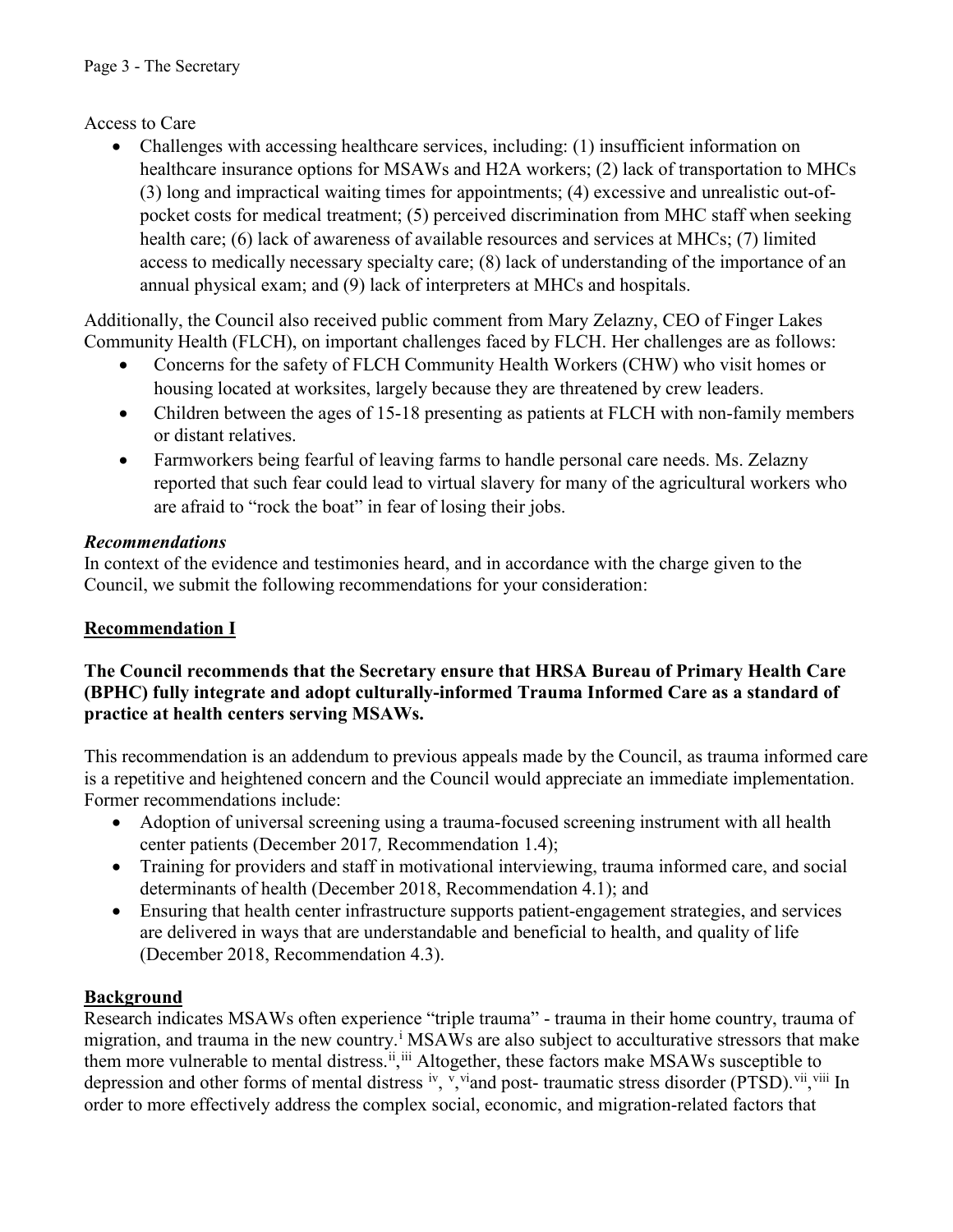contribute to MSAW disease burden, "trauma-informed care framework" provides a promising potential for tailoring primary care and mental health services.<sup>ix</sup>

A growing body of literature suggests that Latinos do not consider anxiety, depression and PTSD mental illness, largely due to cultural stigmas. However, although mental illness generally carries significant stigma among Latino patients, cultural idioms such as *coraje, nervios, susto* and *mal de ojo* do not.<sup>x</sup> Moreover, a majority of immigrant Latino populations report experiencing at least one culture-bound syndrome in their lifetime.<sup>xi</sup> Latinos' use of cultural idioms to describe mental distress may be masking a more extensive prevalence of depression, anxiety and post-traumatic stress disorder (PTSD) among immigrants who are not likely to report symptoms according to Western diagnostic categories.<sup>xii</sup>

To overcome some of these barriers, the Diagnostic and Statistical Manual of Mental Disorders, DSM-IV-TR includes a glossary of "cultural-bound syndromes." The term culture-bound syndrome denotes "recurrent, locality-specific patterns of aberrant behavior and troubling experience that may or may not be linked to a particular DSM-IV diagnostic category [and] are generally limited to specific societies or culture areas."xiii The lack of understanding of culture-bound syndromes as they relate to the physical and mental health of MSAWs, by health care providers, could result in inappropriate care for the population the MHCs are charged to serve.

Because cultural idioms of distress have been shown to be a clinical indicator of psychiatric vulnerability among MSAWs, promoting attention to (as well as distribution and adoption) of existing cultural models of trauma informed care can simplify and tailor mental health messaging to be culturally appropriate, and therefore, resonate strongly with the MSAW population. Based upon this, we appeal to the Secretary to encourage HRSA to promote the use of cultural idioms as a part of trauma informed care to better address the physical and mental health needs of the MSAW population.

## **Recommendation II**

**The Council urges the Secretary to encourage HRSA to seek pathways for financially supporting**  *required services* as specified in 42 USC 254b, Part (b) I (A) (iii – v). xiv Specifically, we invite the **Secretary's attention to: (1) the provision of enabling services via support for culturally and linguistically competent staff/community health workers (CHW); and (2) adequate availability of staff persons who are fluent in the language spoken by a predominant number of MSAW patients served by the MHC. xv**

Unfortunately, there are no current reliable sources of funding for these critical services. Therefore, the Council recommends that BPHC:

- Explore supplemental funding options for the provision of enabling services to address the social determinants of health.
- Monitor the funding for sustained provision of enabling services during health center site visits. Additionally, assess the collective impact of this funding through the annual Uniform Data System reporting.
- Explore supplemental funding opportunities to support CHW training and certification programs. Such programmatic funding is necessary to include CHWs into clinical care teams and Patient Center Medical Home (PCMH) programs.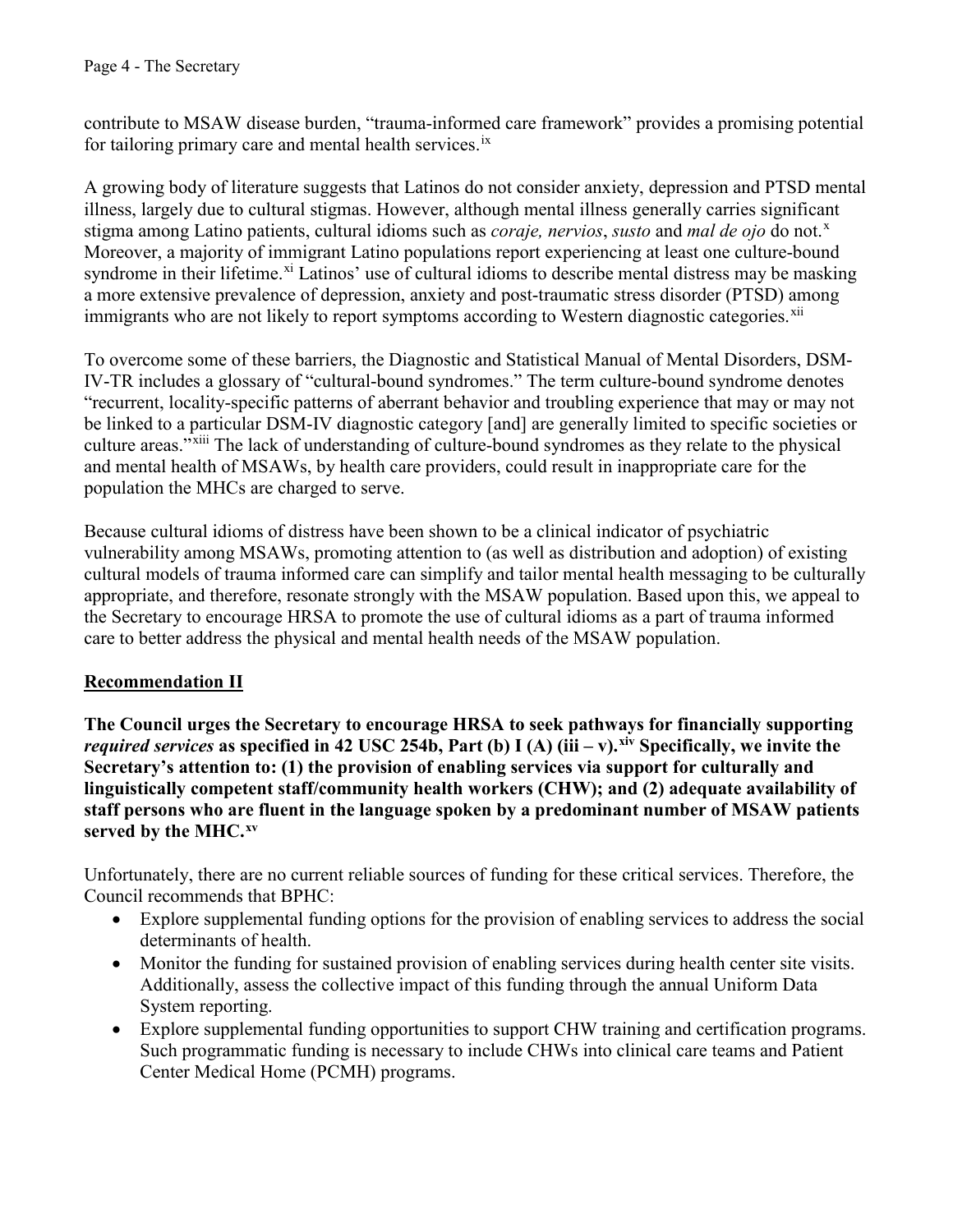- Provide funding and targeted technical assistance to health centers to hire and train CHWs from local communities.
- Explore the merits and feasibility of implementing a national certification program for CHW's.
- Provide funding opportunities/reimbursement and targeted technical assistance to HRSA grantees to develop models of collaborations and/or networks with local employers/producer associations.
- Extend partnerships with local and state agencies like Occupational Health and Safety Administration (OSHA) and U.S. Environmental Protection Agency (EPA) to better support MSAWs access to care. For example, *The National Migrant and Seasonal Head Start*  Collaboration Office Effective Partnerships Guide,<sup>xvi</sup> represents the combined effort of the Administration for Children and Families (ACF), HRSA, and NACHC, to provide guidance on creating partnerships to assure access to quality, culturally competent comprehensive primary health care services for MSAWs and their families.
- Utilize new access point and supplemental funding opportunities to encourage the development and testing of Alternative Service Delivery Models to meet MSAW health care needs.

## **Background**

Proactive, patient-centered CHW interventions improve MSAW access to primary care.<sup>xvii</sup> Further, overcoming barriers, to improve health outcomes. XVIII The implementation of the aforementioned is CHWs play a critical role in achieving health equity and are naturally positioned to support MSAWs in critical, as MSAWs face multiple barriers to care because they often live in rural areas where there is no public transportation available to them. Since, workers often reside in housing provided by employers on the farm, rural isolation, poor housing conditions in farmworker labor camps, cultural and linguistic isolation make MSAWs especially vulnerable to poor health outcomes. Additionally, employment in an industry that exposes workers to elevated risks of occupational injury and chemical exposures often goes unnoticed, increasing farmworker vulnerability.<sup>xix</sup>

The positive impact that CHW-led programs have on health often have significant economic effects for individuals, healthcare organizations, and society, making them valuable liaisons for MSAW's. Research demonstrates that CHWs enhance patient experience, strengthen care coordination, improve clinical outcomes, and can help to control health care costs. CHWs also bring an understanding of patients' culture, language, and communities to the health care team, identifying obstacles patients face and tailoring health management strategies to meet each patient's needs.<sup>xx</sup> CHWs play a critical role in rural and isolated communities by providing culturally and linguistically relevant services to MSAWs. They help MSAW patients navigate health care systems, educate MSAW's on health promotion, health care and enabling services available to them at MHC's and in the community.

Targeted outreach and funding for CHW-led enabling services are essential. Studies have shown that health centers with CHWs in place provide high quality primary care for their patients, with higher rates of screening and health promotion counseling. However, Medicaid prospective payment rates and section 330 grants have not kept up with the new paradigm and cost of patient care. Since CHWs are not adequately reimbursed or funded for the provision of enabling services, health centers absorb the costs at the expense of other services or reaching new patients. Thus, provision of funding mechanisms, either directly from HRSA or through collaborations with other federal agencies to share the costs, could provide successful CHW-led strategies to improve MSAW health outcomes. <sup>xxi</sup>.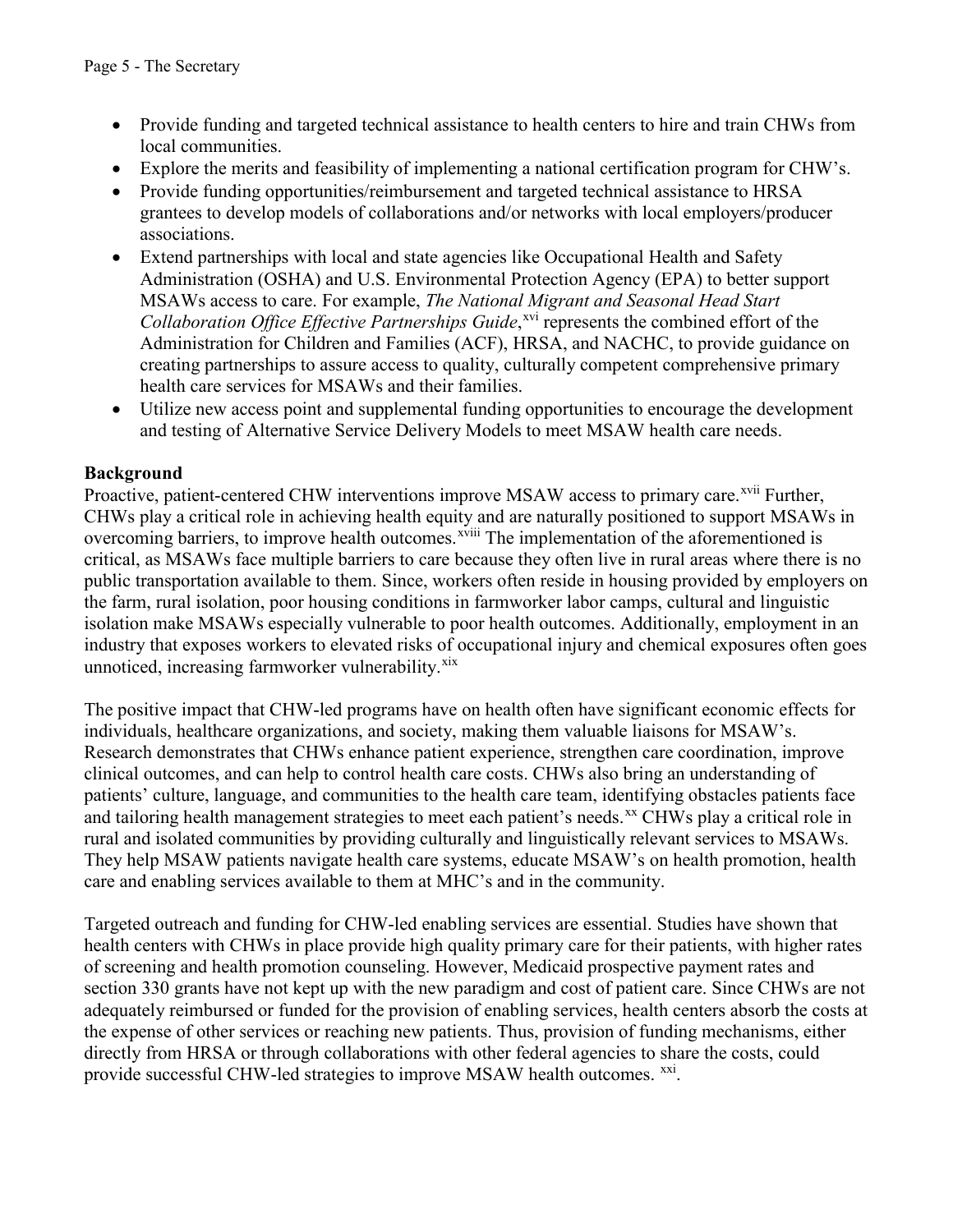## **Recommendation III**

**The Council urges the Secretary's support for HRSA to explore innovative solutions for meeting MSAW specific transportation needs as specified under HRSA Strategic Plan Goal 1. Specifically, the Council recommends that HRSA initiate cross-agency efforts that eliminate transportationrelated barriers by initiating collaboration between health policy makers, urban and rural planners, and transportation experts to create solutions that address limited transportation options among MSAWs in rural areas.** 

Transportation barriers are routinely indicated as a significant barrier to patients receiving the full spectrum of care. To address the transportation needs of MSAWs, the Council recommends that BPHC:

- Provide supplementary funding to enable MHCs to provide transportation for MSAW patients for ongoing primary care, chronic disease management, to prevent missed appointments, to eliminate delayed care, and missed or delayed medication/prescription use.
- Where appropriate, fund capital investments for appropriate transportation vehicles, including their operational and maintenance costs.
- Allocate funding for medical and dental mobile units that can travel to rural and isolated MSAW employment sites for service delivery.
- Require MHCs to gather patient level data, through the annual Uniform Data System reporting, that allows an analysis of transportation barriers (e.g., cost, mode of travel, public transit options, safety, and vehicle access).
- Track transportation related data to correlate it to objective outcome measures such as missed appointments, rescheduled appointments, delayed medication fills, and changes in clinical outcomes. This would help clarify both the impact of transportation barriers and the types of future transportation interventions needed.

## **Background**

Community and MHCs currently serve approximately a million MSAWs.<sup>xxii</sup> However, transportation transportation.<sup>xxiii</sup> Although MSAWs have a migratory lifestyle, many are dependent upon the continues to remain an important barrier to healthcare access. Ninety nine percent (99%) of the MSAW population is transportation disadvantaged, meaning that they lack continuous and reliable transportation of crew leaders to new locales.<sup>xxiv</sup> Only 42 percent of MSAWs report having a car available for them to use in the United States<sup>xxv</sup>; Approximately 33 percent report having no transportation at all.<sup>xxvi</sup> Thus, a large number of MSAWs are dependent on others (such as their employers) for transportation to meet basic needs, including buying groceries, washing laundry, and obtaining health care services. The lack of transportation further exacerbates rural geographic and social isolation. When MSAWs are heavily dependent upon their employer to seek medical care, it becomes a potential conflict of interest for the employer, who may be unwilling to transport their employees to health care appointments during competing work hours.

Although some MHCs have vans to transport patients, the number of vans is systematically reported as insufficient for the population by MSAWs and clinic staff alike.<sup>xxviii</sup>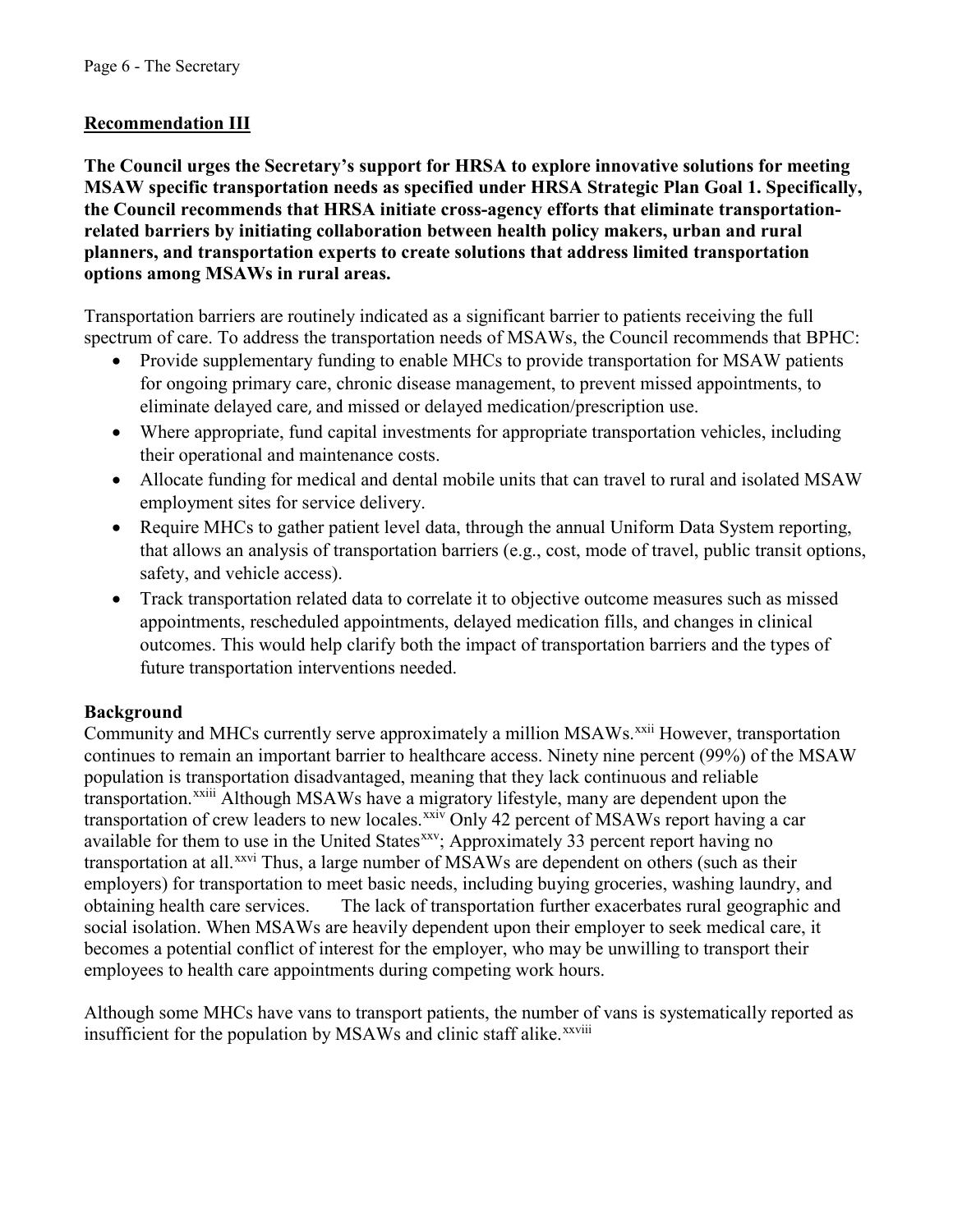## **Recommendation IV**

**The Council would like to draw the Secretary's attention to the unique health challenges and unaddressed needs faced by aging farmworkers. The nature of agricultural work, including but not limited to the constant bending over to pick crops or weeding fields, accelerates physical weathering of the body in the aging farmworker. In addition to the trauma and lasting detrimental impact on MSAWs backs and knees, exposure to pesticides and extreme temperatures take a toll on physical health over time. Finally, aging MSAWs report working long hours, 6-7 days per week. Altogether, aging farmworkers are unable to access health care services to prevent chronic diseases or gain treatment for the injuries they may sustain on the job. Aging also brings on additional physical limitations. Unlike their younger counterparts, they are no longer able to work the 12-hour shifts and may often be let go or fired. There are no retirement benefits and pensions for MSAWs. This not only brings on emotional hardship, but they also cannot afford to pay for healthcare. Based upon this compelling account, the Council recommends that HRSA implement the following:**

- Defined standards of geriatric care for MSAWs based on the nature of agricultural work performed and their unique circumstances, such as standard screenings for geriatric patients.
- Incentives for health centers to accurately identify and classify MSAWs, to enable successful implement these standards.
- Ensure the health centers provide MSAW specific education and case management programs for chronic disease management among aging workers.
- Provide financial relief to aging farmworker populations through subsidized care or through Medicare and Medicaid expansion programs.
- Facilitate the development of mechanisms for portability of health information from one health center to another, as the MSAW ages (e.g., when seeking care in a location near relatives) as well as between the US and the MSAW home countries. This will better serve the large number of aging MSAWs returning to their home countries.

## **Background**

Although the average life expectancy for the US general population is 78.69 years of age,  $\frac{x}{x}$  and most Americans plan to retire around 65 years of age, for economic reasons many seasonal farmworkers have no choice but to keep working. Farmworkers have no pensions and retirement benefits. The US Department of Labor statistics indicate the average age of farmworkers in America is 38 years old. The average life expectancy for farmworkers is 49 years old, indicating farmworkers are at a higher risk of early death.<sup>xxx</sup> These circumstances and statistics create a unique problem for MSAWs and those that provide them health care. An example of this disparity is provided below.

Dairy farm workers endure harsh working conditions: long hour's - often 12 hour shifts with no overtime pay, 6 days a week, in extreme weather conditions. In a recent New York State study: (1) twothirds of dairy farm workers surveyed had experienced one or more injuries while on the job. Sixty-eight percent of those injured said the damage was serious enough to require medical attention, but some were too afraid to tell their boss; (2) one-third of workers surveyed had received no job training, and of those who were trained, the training was often insufficient; (3) dairy farm workers' principal safety concerns stemmed from aggressive cattle, operating heavy machinery, using chemicals, and slippery or insecure conditions of farm working environments. These dangers are exacerbated by the lack of job and safety training. More than 80 percent of dairy farm workers in New York are estimated to live and work on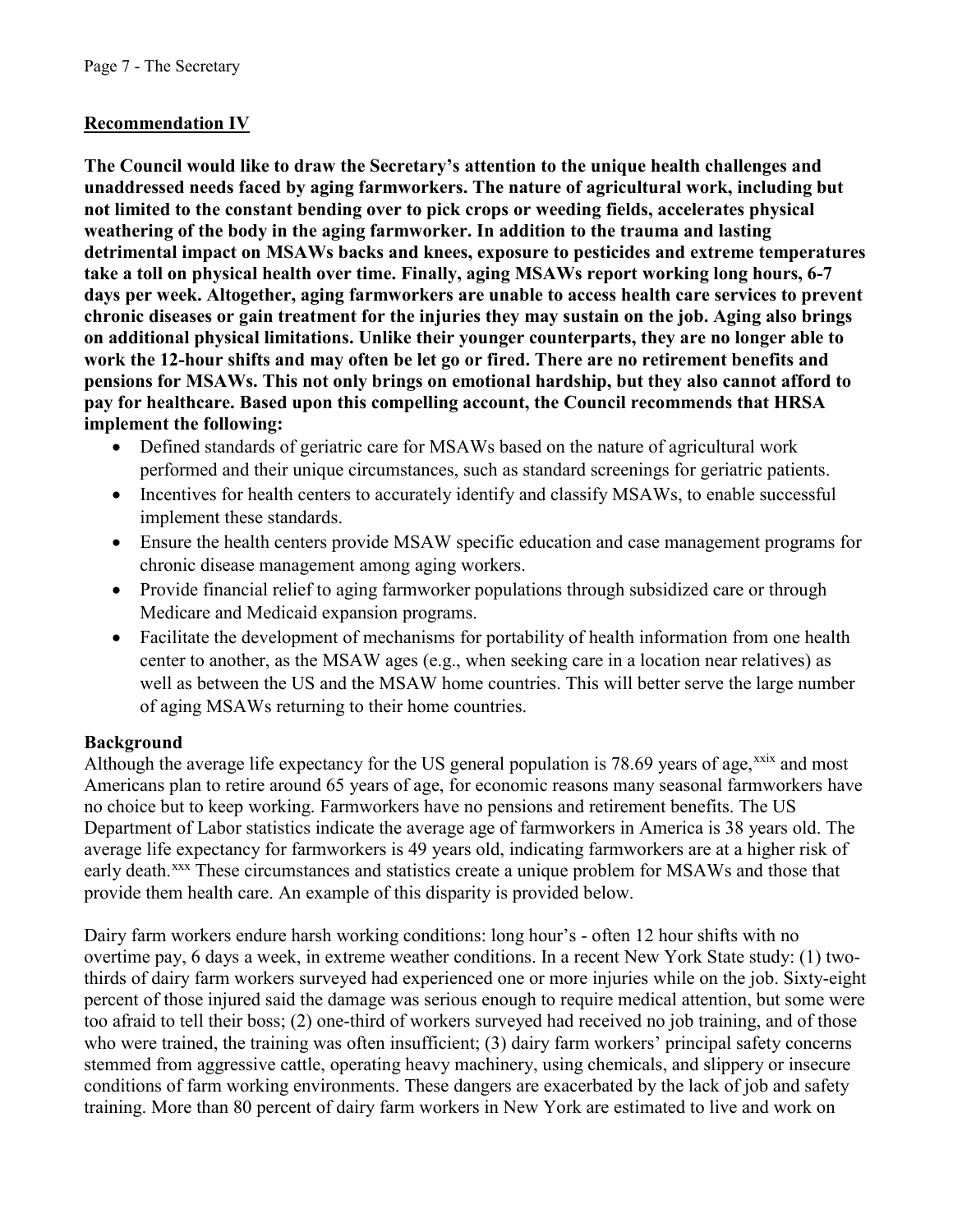farms with too few workers to fall under Occupational Safety and Health Administration (OSHA) jurisdiction for inspection and sanctioning.<sup>xxxi</sup> Much evidence suggests that physical weathering of the body in such conditions is associated with accelerated aging in farmworker populations**.** 

Having worked minimum or near-minimum wage jobs, aging farmworkers face immense financial burden. Inability to work as they used to because of age, physical limitations due to occupational illness or injury, often receiving no social security benefits and no retirement fund, which brings on enormous financial hardship. For many MSAWs, retirement is marked by financial insecurity and health challenges.<sup>xxxii</sup> It is imperative that we take care of the needs the aging agricultural workers face, often due to their hard work and years providing food for our country.

# **Recommendation V**

**The Council recommends that BPHC review its current criterion for setting sliding fee discount schedule. To minimize financial barriers to care for patients who meet certain eligibility criteria, the Health Center Program requires grantees to establish a sliding fee discount program that includes a schedule of discounts for services/sliding fee discount schedule (SFDS). We specifically call upon BPHC to require health centers to factor in patient economic realities as they implement the individual health centers compliance of the sliding fee discount scale program. The Council further urges the setting of a flat nominal charge at a level that would be nominal from the perspective of the patient. Based on feedback from NACMH patient board members and MSAWs, the Council urges that section 330g grantees provide care at a rate reflecting the MSAWs ability to pay, rather than the actual cost of the service provided. This implementation standard should also be extended to referral agreements and/or contracts with providers as indicated on Form 5A, column II and column III by requiring MHCs ensure the following:** 

- The calculation of MSAW income for SFDS is based on a 40-hour workweek, over a full 12 months. MSAWs may sometimes present only one pay stub or no pay stub. We caution the use of this as a default for the 12 months of pay. A single paystub may not accurately reflect the MSAW's annual income, as most do not work a full 12 months of the year. Adequate questions at in-take should gain information on precise annual income.
- MSAW patients with higher insurance copays are not required to pay more. Ensuring patients pay what they would if they were accurately assessed for the sliding fee discount program, or their insurance premium, whichever is lower.

## **Background**

Due to the seasonal nature of the work on many crop farms, the large majority of crop workers do not work year round even if they work for more than one farm in a single year. Based on data from the U.S. Department of Labor's National Agricultural Workers Survey (2015-2016), farmworkers averaged 33 weeks of farm work within the past year. Respondents worked an average of 45 hours a week, with women working 40 hours and men 46 hours.<sup>xxxiii</sup> Working these limited periods throughout the year does not always guarantee a pay stub that would accurately reflect the patient's annual income, making it difficult for health centers to calculate the appropriate sliding fee discount. Hence, MSAW annual income assessed based on a single pay stub, does not take into consideration the limited time for which a MSAW may work within the year – in most cases equivalent to only 6-9 months.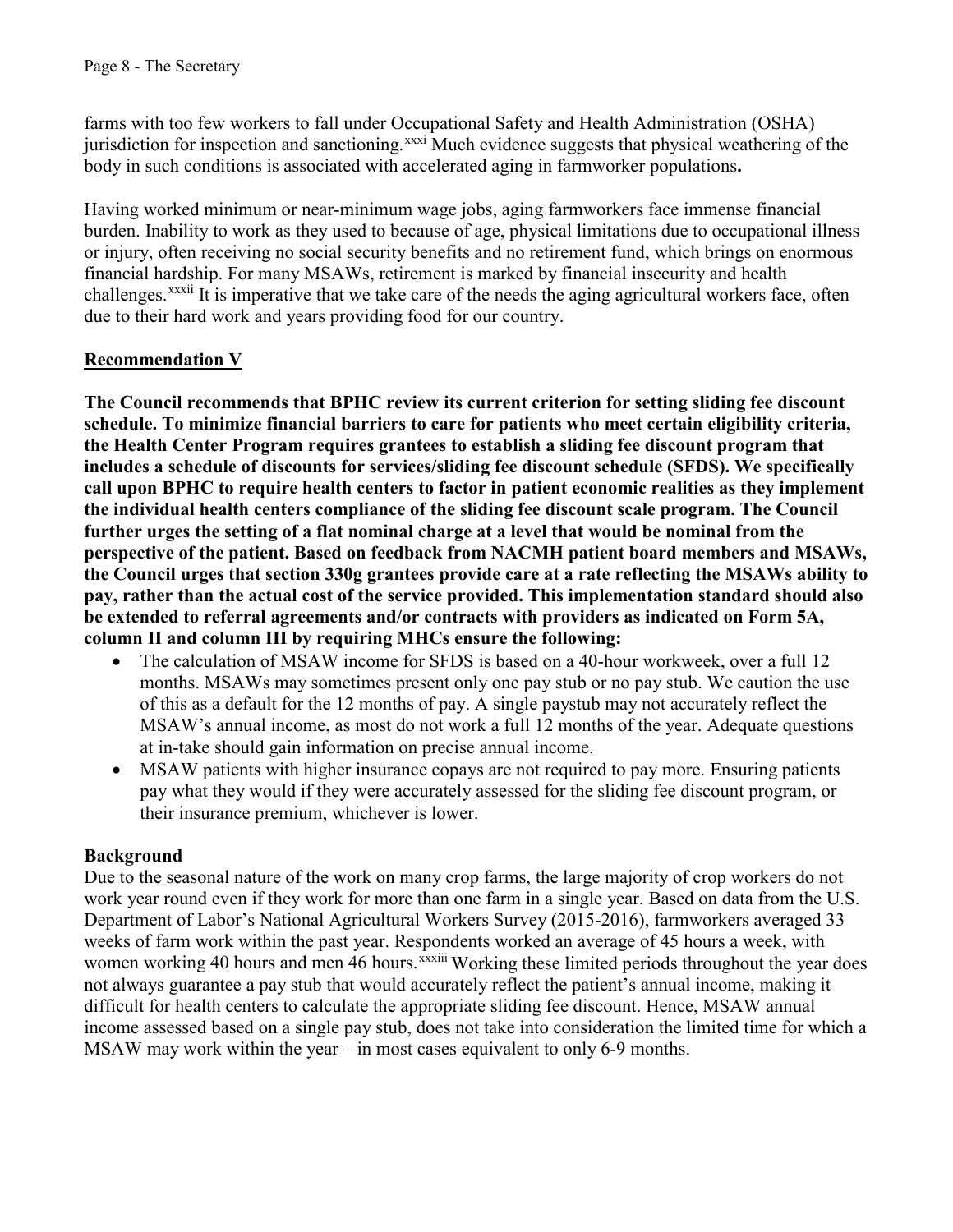The average annual individual income for farmworkers is approximately \$15,000-\$17,499.<sup>xxxiv</sup> This limited income provides a challenge when accessing primary care services; the challenge is greater when MSAWs pay for specialty services. Ensuring that MSAWs are not charged higher than what they would pay on the sliding fee discount program ensures services stay accessible and affordable.

The sliding fee discount program is an important mechanism for making care accessible for MSAWs. However, in its current form of implementation it often does not fully ensure that financial inability is not a barrier to seeking care. As a potential model for HRSAs consideration, we urge attention to the process used by migrant education. A child identified as belonging to "migrant/seasonal farmworker" category based on their parent's current work situation, is eligible for the Free School Lunch Program. Parents are not required to provide financial proof or complete lengthy paperwork usually associated with applying for social programs. U.S. Department of Agriculture (USDA) took this position as almost all migrant workers, by the nature of the work they do, live below the poverty line. Asking for proof of eligibility when it is known that nearly all MSAWs are impoverished could be considered burdensome and unnecessary. It has been approximately a decade since the USDA and other federal agencies have made this determination. To date, no abuse of this system has been documented and the categorical language still stands. Because HRSA currently lacks a methodology that ascertains the health centers sliding fee scale is not a barrier to seeking care, and because implementation of an appropriate scale is one of the top five areas of HRSA grantee non-compliance, xxxv HRSA may consider a strategy similar to USDA, to enable access to care for MSAWs.

In closing, we are appreciative for the honor extended to us in serving on the National Advisory Council on Migrant Health. The Council recognizes the valuable role that agricultural workers play in our economy and in our countries domestically produced food supply. We thank the Secretary for your service, and for your consideration of our recommendations on behalf of those, we serve.

Sincerely,

/Sharon Brown-Singleton/ Sharon Brown-Singleton, MSM, LPN Vice-Chair National Advisory Council on Migrant Health

cc: George Sigounas, Ph.D., MS James Macrae, MA, MPP Jennifer Joseph, Ph.D., MSEd Esther Paul, MBBS, MA, MPH

References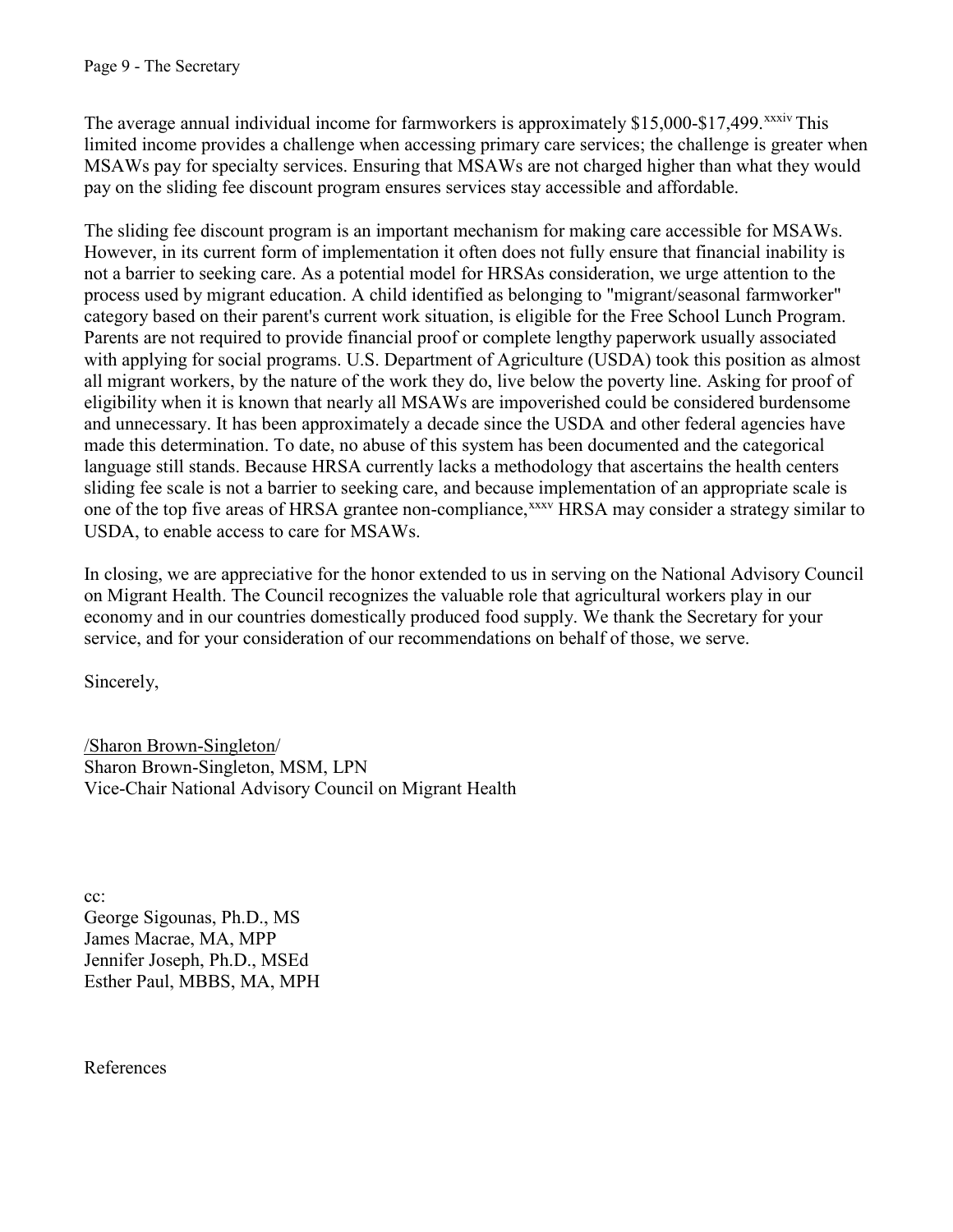iv Magaña, C.G. and J.D. Hovey, *Psychosocial Stressors Associated with Mexican Migrant Farmworkers in the Midwest United States.* Journal of Immigrant Health, 2003. **5**: p. 75-86.

<sup>v</sup> Snipes, S.A., et al., Anthropological and Psychological Merge: Design of a Stress Measure for Mexican Farmworkers. Culture, Medicine and Psychiatry, 2007. 31: p. 359-388.

vi Ramos, A., et al., Stress Factors Contributing to Depression Among Latino Migrant Farmworkers in Nebraska. Journal of Immigrant and Minority Health, 2015. 17(6): p. 1627-1634.

vii Torres, L., *Predicting levels of Latino depression: Acculturation, acculturative stress, and coping.* Cultural diversity & ethnic minority psychology, 2010. **16**: p. 256-263

viii Donlan, W. and J. Lee, *Screening for depression among indigenous Mexican migrant farmworkers using the Patient Health Questionnaire-9.* Psychol Rep, 2010. **106**(2): p. 419-32.

ix Ko SJ, Ford JD, Kassam-Adams N et al. Creating trauma-informed systems: child welfare, education, first responders, health care, juvenile justice. Prof Psychol Res Pr. 2008;39(4):396–404. [

<sup>x</sup> Donlan, W. and J. Lee, Screening for depression among indigenous Mexican migrant farmworkers using the Patient Health Questionnaire-9. Psychol Rep, 2010. 106(2): p. 419-32.

xi O'Connor, K., M. Stoecklin-Marois, and M.B. Schenker, *Examining nervios among immigrant male farmworkers in the MICASA Study: sociodemographics, housing conditions and psychosocial factors.* J Immigr Minor Health, 2015. **17**(1): p. 198-207.

xii Donlan, W. and J. Lee, Screening for depression among indigenous Mexican migrant farmworkers using the Patient Health Questionnaire-9. Psychol Rep, 2010. 106(2): p. 419-32.

xiii APA, *DSM IV-TR.* <https://behavenet.com/apa-diagnostic-classification-dsm-iv-tr>

xiii Health Centers Consolidation Act of 1996. Pub. L. 104-299 110 STAT. 3626. OCT. 11, 1996.

xv Baig, Arshiya A et al. "*Community health center provider and staff's Spanish language ability and cultural* 

*awareness.*" Journal of health care for the poor and underserved vol. 25,2 (2014): 527-45. doi:10.1353/hpu.2014.0086 xvi <https://eclkc.ohs.acf.hhs.gov/sites/default/files/pdf/effective-partnerships-guide-oral-health-mshs-v3.pdf>

xvii Patient-Centered Community Health Worker Intervention to Improve Post Hospital Outcomes: A Randomized Clinical Trial. Shreya Kangovi, MD, MS; Nandita Mitra, PhD; David Grande, MD, MPA; Mary L. White; Sharon McCollum; Jeffrey Sellman, BA; Richard P. Shannon, MD; Judith A. Long, MD.

xviii The Community Health Worker Core Consensus (C3) Project: 2016 Recommendations on CHW Roles, Skills, and **Oualities** 

xix Phillip Summers; Sara A. Quandt, PhD; Jennifer W. Talton, MS; Leonardo Galván, and Thomas A. Arcury, PhD. Hidden Farmworker Labor Camps in North Carolina: An Indicator of Structural Vulnerability. Am J Public Health. 2015 December; 105(12): 2570–2575.Published online 2015 December. doi:

<https://www.ncbi.nlm.nih.gov/pmc/articles/PMC4638263/10.2105/AJPH.2015.302797>

xx Sustainable Financing Models for Community Health Worker Services in Connecticut: Translating Science into Practice: Report Prepared by: Katharine London, Kelly Love, and Roosa Tikkanen; University of Massachusetts Medical School [Center for Health Law and Economics https://www.cthealth.org/wp-content/uploads/2017/06/CHF-CHW-Report-June-](https://www.cthealth.org/wp-content/uploads/2017/06/CHF-CHW-Report-June-2017.pdf)2017.pdf

xxi Maria Castellucci. Community health centers venture into value-based care to increase access, decrease costs: <http://www.modernhealthcare.com/article/20170601/NEWS/170609994>

xxii 2017 HRSA Uniform Data System National Health Center Data<https://bphc.hrsa.gov/uds/datacenter.aspx>

xxiii Wallace, R., Hughes-Cromwick, P., & Mull,H. (2005). Access to Health Care and Nonemergency Medical

Transportation: Two Missing Links. Transportation Research Record: Journal of the Transportation Research Board, 1924.<http://www.tdsa.org.au/wp-content/>

xxiv Arcury, T.A. and S.A. Quandt, Delivery of health services to migrant and seasonal farmworkers. Annu Rev Public Health, 2007. 28: p. 345-63.

xxv Carroll, D., et al., *Findings from the National Agricultural Workers Survey (NAWS) 2001–2002: A demographic and employment profile of United States farm workers.* Washington, DC: US Department of Labor, 2005.

<sup>i</sup> [Triple Trauma Paradigm. Available from: https://tacklingtrauma.wordpress.com/trauma-an-introduction/triple-trauma](https://tacklingtrauma.wordpress.com/trauma-an-introduction/triple-trauma-paradigm/)paradigm/.  $\overline{a}$ 

ii Pulgar, C.A., et al., *Economic Hardship and Depression Among Women in Latino Farmworker Families.* J Immigr Minor Health, 2016. **18**(3): p. 497-504.

iii O'Connor, K., M. Stoecklin-Marois, and M.B. Schenker, *Examining nervios among immigrant male farmworkers in the MICASA Study: sociodemographics, housing conditions and psychosocial factors.* J Immigr Minor Health, 2015. **17**(1): p. 198-207.